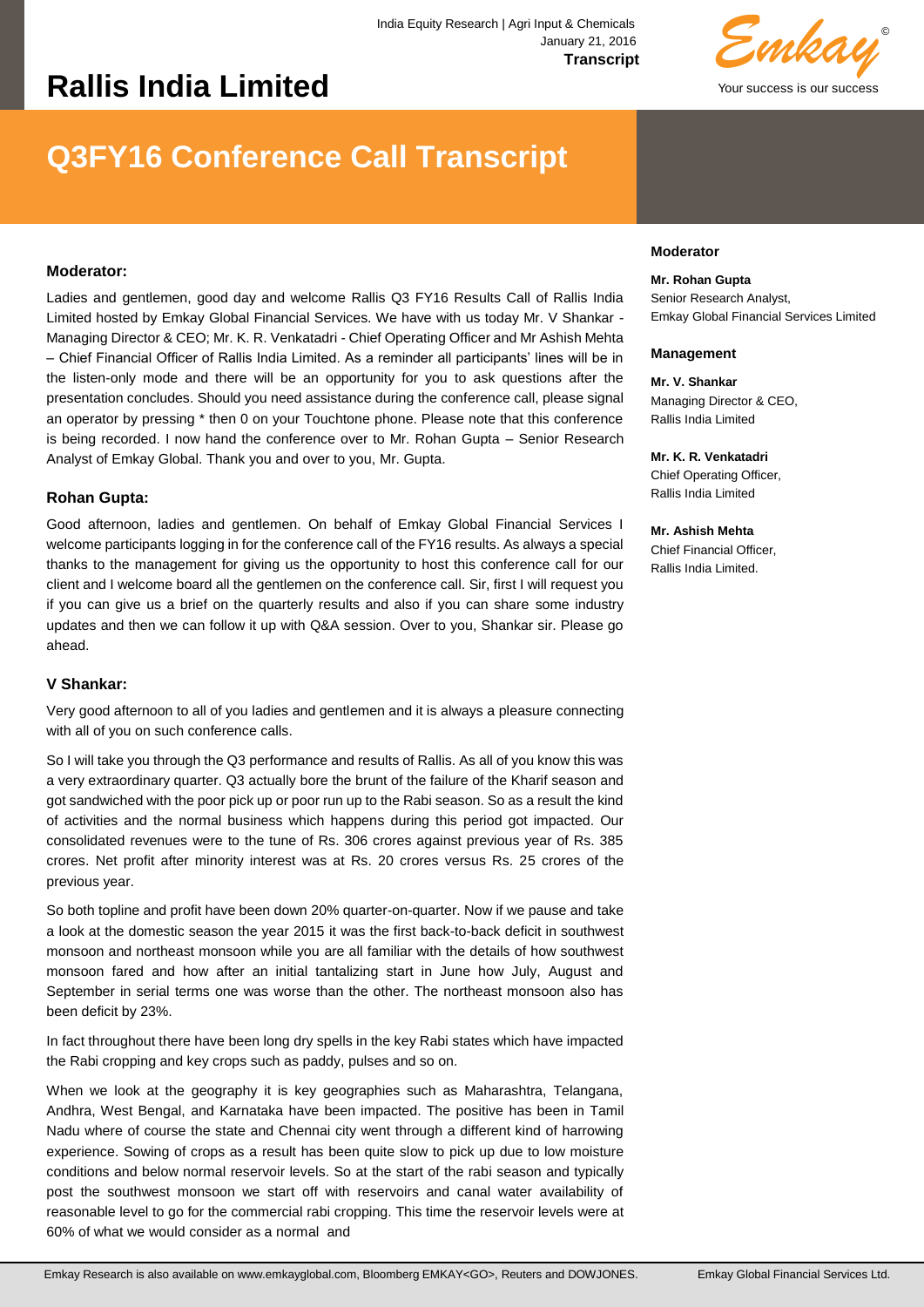it was, far below when you look at the levels in last year or if you look at average storage. Of course with the live capacity it was much, much lower.

So all this had delayed sowing and as I speak overall sowings are down by average may be 4% to 5% paddy is down 4%; wheat is down by 6%; oil seeds are down by 4%. Irony is while pulses because of some of the high prices of pulses which we buy from the market the acreage did pick up but the crop condition is quite poor due to lack of moisture particularly.

When we look at kharif all this adverse conditions have very badly affected crop growth and yields and the water deficiency has very, very badly affected the output of key crops. So when we look at farm incomes which is a combination of the yields and the prices if we actually take a comparison between the yields of say 2013 and 2015 of the key crops we will find that there is a sharp variance in terms of the yields. Say if you take cotton for example if 7 to 9 quintals per acre is what we would consider a good yield so there have been areas where it has been in the North 1.5 to 2 quintals in other places may be 4 to 5 quintals; Maharashtra for example 3 to 4 quintals. So there has been a very sharp drop in the yields and therefore it is really affected the kharif cropping.

Added to that typically when you have a shortage in economics prices do tend to go up but in this case lot of crop commodity prices also the year were low. So when you look at the prices they have also been low. So combination of low yields and low prices have actually led to a sharp drop in the farm incomes and in some cases have even been negative.

For example cotton, soya we have tracked in some places have been negative. Some costs have risen for example irrigation cost for the farmers so it is a combination of all these factors which have led to a quite a squeeze for the farming community. When we look at the international markets which I have said earlier also Brazil and US the two big markets in the world Brazil agrochemical market in fact plunged in dollar terms by almost a quarter (23%) in 2015. And Brazil as we know is reeling under one of its worst drought in the last 80 or 100 years and which affected the wheat harvest; it is delayed planting in Argentina, Brazil in that part of the world.

There has been the currency devaluation also which is affected pricing. So inventories have been quite high in those markets; consumption has been down and seriously affected demand. If you look at the US the surpluses in corn, soybean have really put a pressure on prices. In fact in some places it is below the cost of production even and therefore the proportion of agriculture debt-to-income is one of the worst in many decades actually. It is estimated that the US farm income fall by 38% in 2015 to almost a decade low figure the USDA figures and this is led to the farmers taking a call on what type of product they want to use if they want to use products and there are large back-to-back inventories of major products and quite a sharp contrast to what has been happening over the last few years.

So both in domestic and international there have been these extraneous factors which have impacted the performance. So when we look at the seed business also for Metahelix in our case the seed business also has been impacted by these weather conditions and in addition what happens during this quarter is in a regular year there are some government business which also happened in some states which did not happened this year. Some of those other crops which should have gone of well in the second quarter and did not go of well that impact came in the third quarter.

The good thing is that the new products we have introduced on rabi maize got very encouraging response. We have also made some progress to move forward in the vegetables part of the portfolio. Typically third quarter for us in Metahelix is a negative and last year we had a loss of Rs. 10 crores. This year we have improved a bit. It is about Rs. 9 crores or about Rs. 8.5 crores loss and if the season would have been at least close to normal it would have been much better.

So as a result of this re-estimation of the whole thing the cumulative for the 9 months the income tax which we had provided for considered for the first half this quarter did not warrant any additional income tax provision. So to sum up therefore the quarter 3 performance and results actually bear the impact of the kharif setback overall in the country and true to our style we have been a bit cautious also. So wherever the season has ended we have taken a call on stocks, debtors etc. and rabi also given the slow start we have been cautious on the market placement and we focused on the quality of operations. So resulting there from one good outcome we have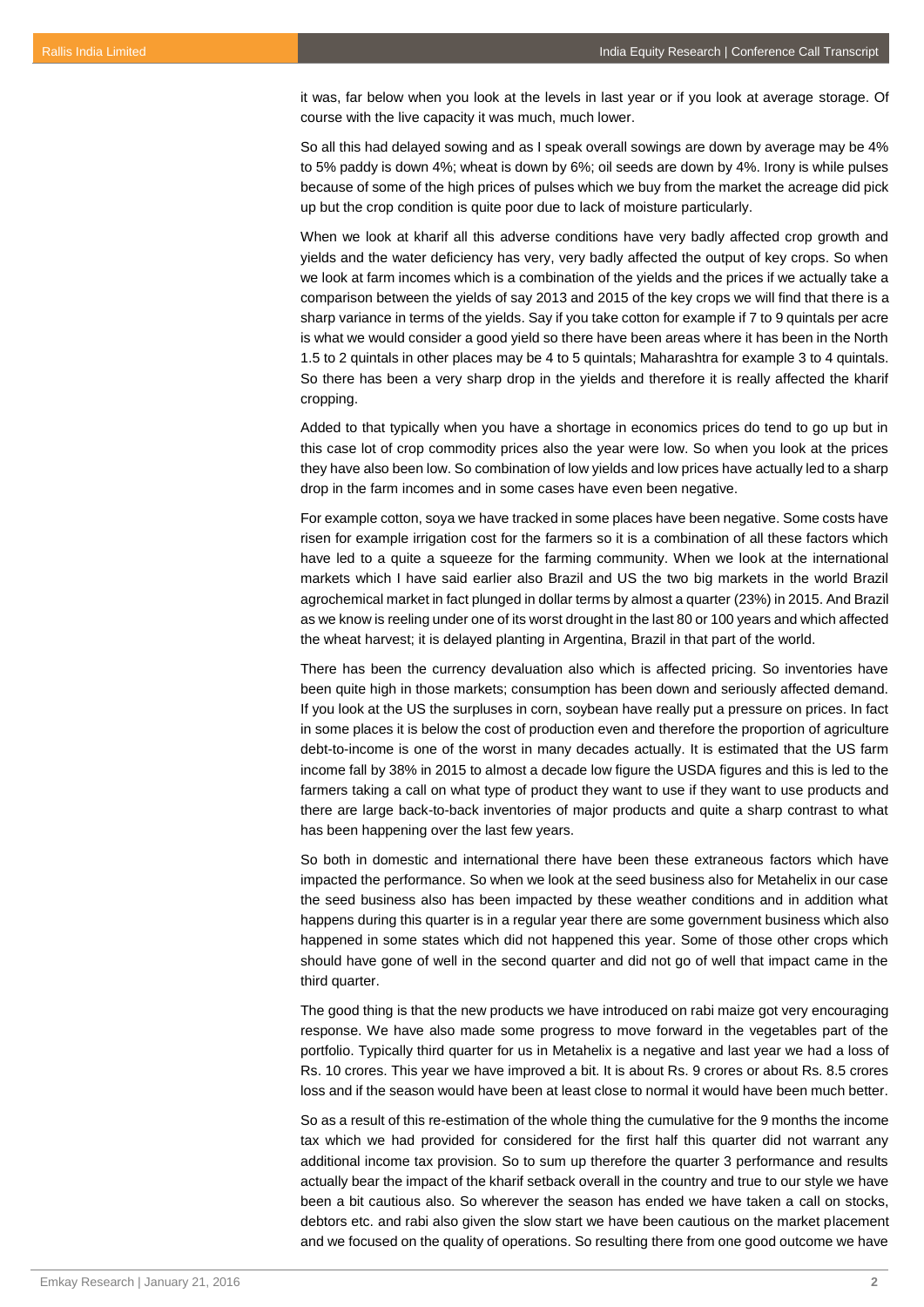had is with our focus on cash and collections. During the 9 months our cash generated from operations is significantly better than last year. It is something like 30% better than last year.

And in these prime times it is very important to keep control over the fundamental stocks , debtors, credits etc. while we are today not as good as we used to be on working capital still I would say that our focus does continue and we still need to improve on this front. But given the overall context and conditions I think during the quarter given these trying times the kind of collections we have made from the market is I would say commendable performance by the team.

Before I close I want to share couple of other very good developments. The first one is we are really, really proud and delighted that we have commissioned the solar power plant in our Dahej facility and this is a 4 megawatt power plant solar green power generation which will cater to the requirements of two of our big factories in Gujarat in that area. One is in Dahej the other is in Ankleshwar and it is a first time model it is through long term open access mechanism and this green energy will be for captive consumption. First of its kind in Gujarat and of course in our industry it is the first.

I am happy about this as it is one more definitive step on the path of sustainability which we are committed to which is integral to our strategy. And this will cater to bulk of our requirements from those two units and therefore considerably reduce not only our dependence but usage of conventional power and therefore it is very good for the environment using this renewable source of energy. So we have laid it out in about 20 to 25 odd acres in Dahej and invested about to the tune of about Rs. 30 crores in this facility.

While I kept highlighting the sustainability aspect which by itself is a very noble and laudable objective but which is also important for me to say that it is also from an economics point of view does make sense. So the whole thing does have an IRR and it is not purely on the basis of a community led initiative.

The other one I wanted to also mention and as one of our important stakeholder partners you will be happy to know that we were recognized by the Institute of Company Secretaries for good corporate governance as part of their corporate governance awards assessment. There is a 7 stage filtration or assessment process and Justice Venkatachaliah along with a jury of almost 20 member team did the assessment and we got this certificate of recognition for good corporate governance practices.

As I close just want to make a quick mention that we suffered a back-to-back drought as we say that it is the second or third time it is occurred in the last 150 years the kind of weather variations we have seen many of those statistics are knocking at essentially old milestones including the floods in Chennai and recently we say that this has been the warmest winter in the last 114 years. The forecast is that it could be a El Nino year and hopefully we will get may be a normal monsoon or close to that.

Some of the crop prices are also looking up and overall as the sandwich quarter is also behind us we look forward to some of these head winds clearing up as we look in to the next period and the next season.

Thank you very much and I would love to take questions and discuss any other detail you would like me to.

## **Moderator:**

Thank you very much. We will now begin the question and answer session. We will take our first question from the line of Nitin Gosar from Religare Investment. Please go ahead.

## **Question and Answer Session**

#### **Nitin Gosar:**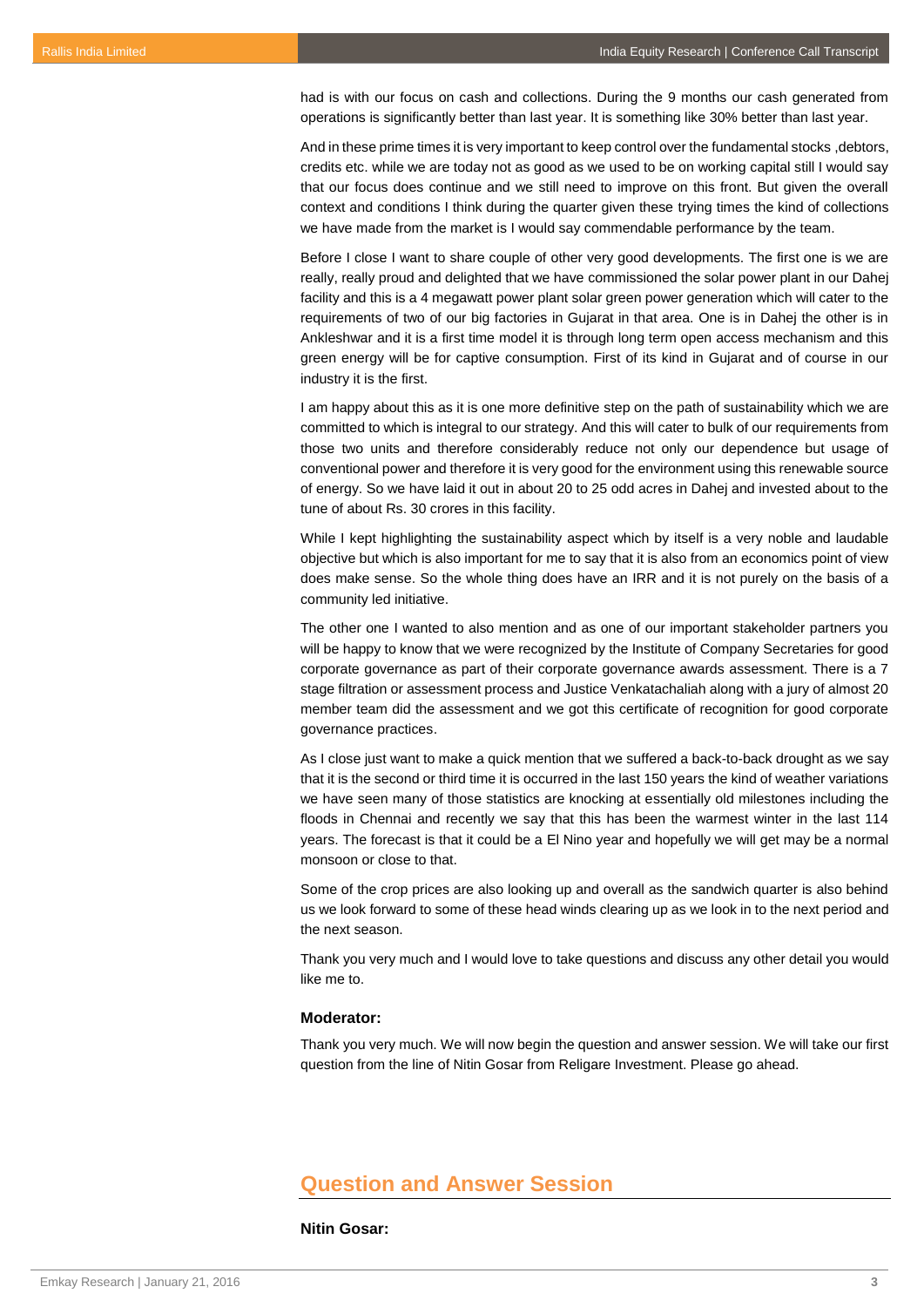On the domestic agrochemical market you did mentioned about the sectorally the kind of situation the overall sector was going through. But just wanted to understand like if I were to compare the first half number for most of the companies in agrochemical that are in the listed space and if I see your numbers we see a sharp difference in terms of the way they are growing and the way you are growing. What is your assessment where is the slagness in your portfolio or is it more to do with the reported number because you also report the export numbers together?

## **V Shankar:**

You have made a generic statement so I do not know what exactly you are referring to. I can comment on our numbers and our performance. Yes, we do report consolidated numbers. The standalone numbers are also available without Metahelix. And the consolidated numbers reflect mostly the Rallis plus the Metahelix. So we do see the seeds numbers separately and the Rallis numbers comprise domestic we have international and certain other parts of the business.

## **Nitin Gosar:**

My question was more pertaining to the standalone numbers which is much more to do with the agrochemical business where you have domestic operation plus exports. It is tough to segregate out on quarterly basis or half yearly basis but if I were to compare your number on first half basis and vis-à-vis the industry numbers that we are out on first half basis. There was a sharp difference in terms of the reported growth. So would like to get a further analysis from your side like are we losing on market share or is it more to do with the export market which was degrowing sharply?

## **V Shankar:**

You cannot paint with one brush because there are many companies in the industry and different results and performance indexes we have seen. So unless you pick on a specific name so there are people who are ahead; there are people who are not. So commenting on our numbers for the first half anyway this was a discussion about this third quarter. Anyway quick reference to the first half. In the first half while in the domestic side we did hold ground. We had some gap on the international where because of the challenging international condition some of our standard orders which we do get during that period or we got till last year did not come through. And some of it has started coming back in the third quarter.

So in the fourth quarter hopefully those will come on stream because of the very varying international conditions I explained earlier. So in our case that specific thing is there. So for somebody who does not have this component it is possible. There is also this whole question about in adverse conditions farmers try to make a choice not go for high value agri input. Sometimes we had skipped sprays and they tend to go for some commodity generics and as a strategy on the path of sustainability we have exited red triangle products which are commodity generics and some of those molecules did perform quite well they were in great demand they are cheap and farmers have gone for that.

But as our strategy we have exited that and we are not looking back on our strategy. So temporarily for that quarter or for that half it did impact. So these are matters which are specific to us and our strategy. So if you take a comparable number or different business whose strategy is different. It is possible if the first half there is something but you have to look at it in the larger context of our strategy focus and our approach to the whole business.

## **Nitin Gosar:**

Sir, in the seed business who mentioned about government subsidy driven program. Can you identify which crop we did not see government you know those orders?

## **V Shankar:**

See there are certain states and typically on certain crops there are government programs. If you take corn for example there are states like may be Jharkhand, may be Chhattisgarh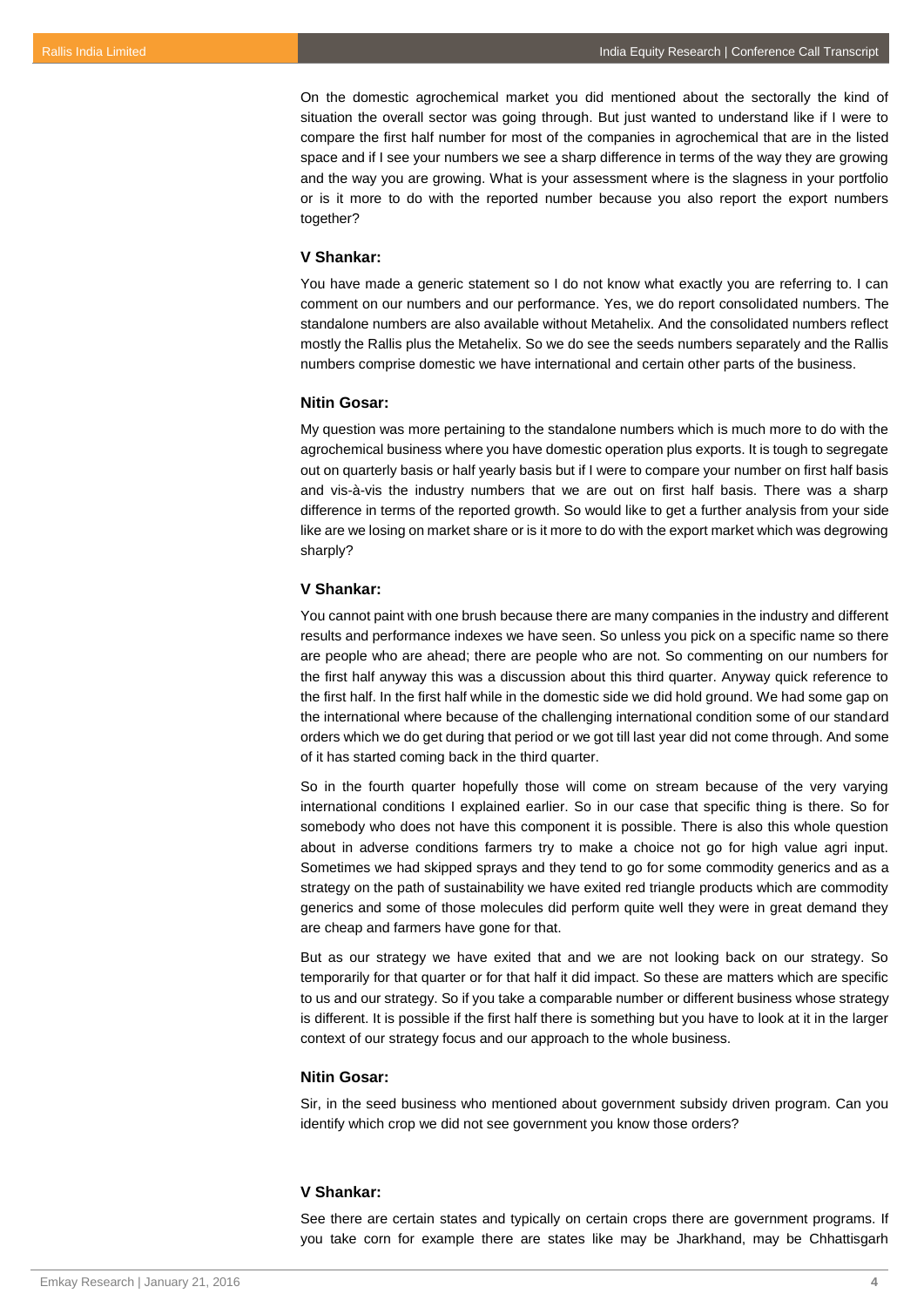sometime Rajasthan. So there are specific states who run large subsidy programs. Similarly, some states run on paddy; hybrid paddy they are on subsidy programs. And last year saw a period of transition where the way they want to run these programs they wanted to change from a let us say from a government administered program through direct subsidy to farmer type of program. So going through a period of transition and in this process in some states there was no such scheme last year which was there the previous year or which has been there. So hopefully this year when procedures have been stabilized it should come back in to place. But this year we missed out on some of those.

#### **Nitin Gosar:**

And did you mentioned any comment on Dahej contract manufacturing new orders or anything on the uptake front?

## **V Shankar:**

No, I did not particularly talk about contract manufacturing or Dahej. I have reserved that for the fourth quarter or end of the year. I will have something to say on that on a positive side.

#### **Moderator:**

Thank you very much. Our next question is from the line of Chirag Dagli of HDFC Mutual Fund. Please go ahead.

## **Chirag Dagli:**

Sir, for the 9 months this year has the agrochemicals domestic business grown for us?

## **V Shankar:**

Growth is much muted and in terms of international because of what I said in Brazil we have some of our big molecules going in to Brazil. So there has been a de growth on some of those molecules. So this has happened this year because of this set of circumstances but it is not in any way a structural issue.

## **Chirag Dagli:**

So the domestic business has not declined in this year it has actually grown is what you are saying? I mean whatever the muted number the domestic agrochemical business in India?

## **V Shankar:**

No, domestic our presence we have held on. International because of couple of these big countries there have been this huge set of adverse conditions we have faced. So we have big presence in couple of molecules which have come under pressure because of high inventory, low prices and lack of demand. But those seemed to be now getting behind us and hopefully it should start picking up now on.

#### **Chirag Dagli:**

Sir, can you indicate the sort of sales that we have done from new products? We have launched about 6 over the last 12 months is it a ballpark contribution to growth that these products have done for this season?

## **V Shankar:**

The new products we have introduced the good thing is that their acceptance and their relevance is good. We have made a good beginning but unfortunately this season has not been very conducive for our ramp up in a big way as we had actually intended planned and the market level activities we have done because of the muted sentiments and some of those crops like paddy have not got that kind of a focus and attention. So I think we are yet to get a right environment but we have got these products which are very good. So end of the year of course I will declare the specific number on the innovation turnover index. But our preparation and our preparedness for a good portfolio that has improved significantly with the addition of these products.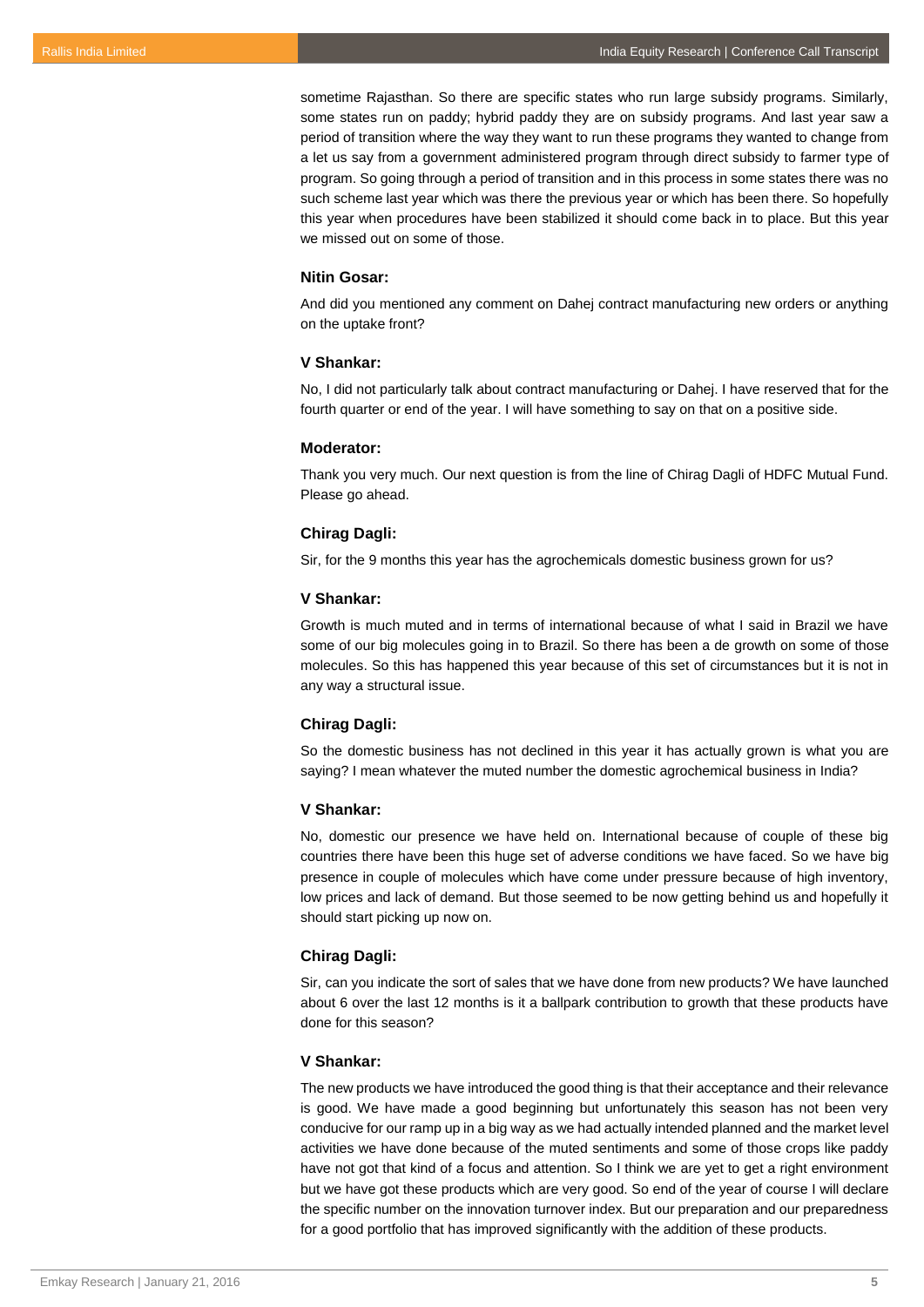#### **Chirag Dagli:**

Sir, my last question if I may. Have our budgets for activity level for these new products this year versus say last year FY16 versus FY15 have they increased? The promotion spend that we must be doing and if you can quantify that?

#### **V Shankar:**

We have not radically pared back the market and promotional activity and the field this thing. And which is why in some ways even in this quarter you find that there is a slight decline in the EBITDA margin because when your activity levels fall and then you have these platform of critical mass of your investment which happened in the marketplace and in your administration etc. so that is what. So once the activity level picks up then that difference will bounce back. So we have tried not to pare that back too much as these are all investments for the longer term. So whatever it took in terms of our key brands our mega brands as we call it whatever activities, whatever investments, resources we have kept it on.

#### **Chirag Dagli:**

So from an absolute standpoint, absolute rupee crores standpoint that promotion spend would have been flat or would it have grown this year, sir?

#### **V Shankar:**

It would have grown only it would not have been flat.

#### **Chirag Dagli:**

And sir, just typically what others tell us is that 6% to 8% of sales is what one typically spends on promotions and basically farmer activity. Is that true for us as well?

## **V Shankar:**

No, you will have to actually define because there are so many activities and so many things which we will have to actually define.

#### **Moderator:**

Thank you. The next question is from the line of Aditya Jhawar from Investec Capital. Please go ahead.

#### **Aditya Jhawar:**

Sir, it would be great if you can help us understand the quantum of decline in your export business as well as the domestic branded business?

## **V Shankar:**

No, domestic branded as I said we have held on and we have not registered any major decline. If you take overall as a portfolio compared to last year. Equally we have not registered a big growth which we intended to as Chirag I think or Nitin asked about what about the new products and how much have they grown. So it did not get that opportunity given the type of environment we faced. In the international business couple of our big molecules which normally goes steadily in to these markets because of the conditions which prevailed in Brazil. So some of those big long term contracts it simply that they were sitting on those inventories and those partners of us did not have any requirement so that did not go through. So I would say that it was specific event which happened in the first half and going forward this should get corrected once it gets in to a more stable mode.

## **Aditya Jhawar:**

So what will be helpful that going ahead if you can quantify the extent of increase or decrease in the performance of each of the division that will be really helpful and appreciated by the entire community?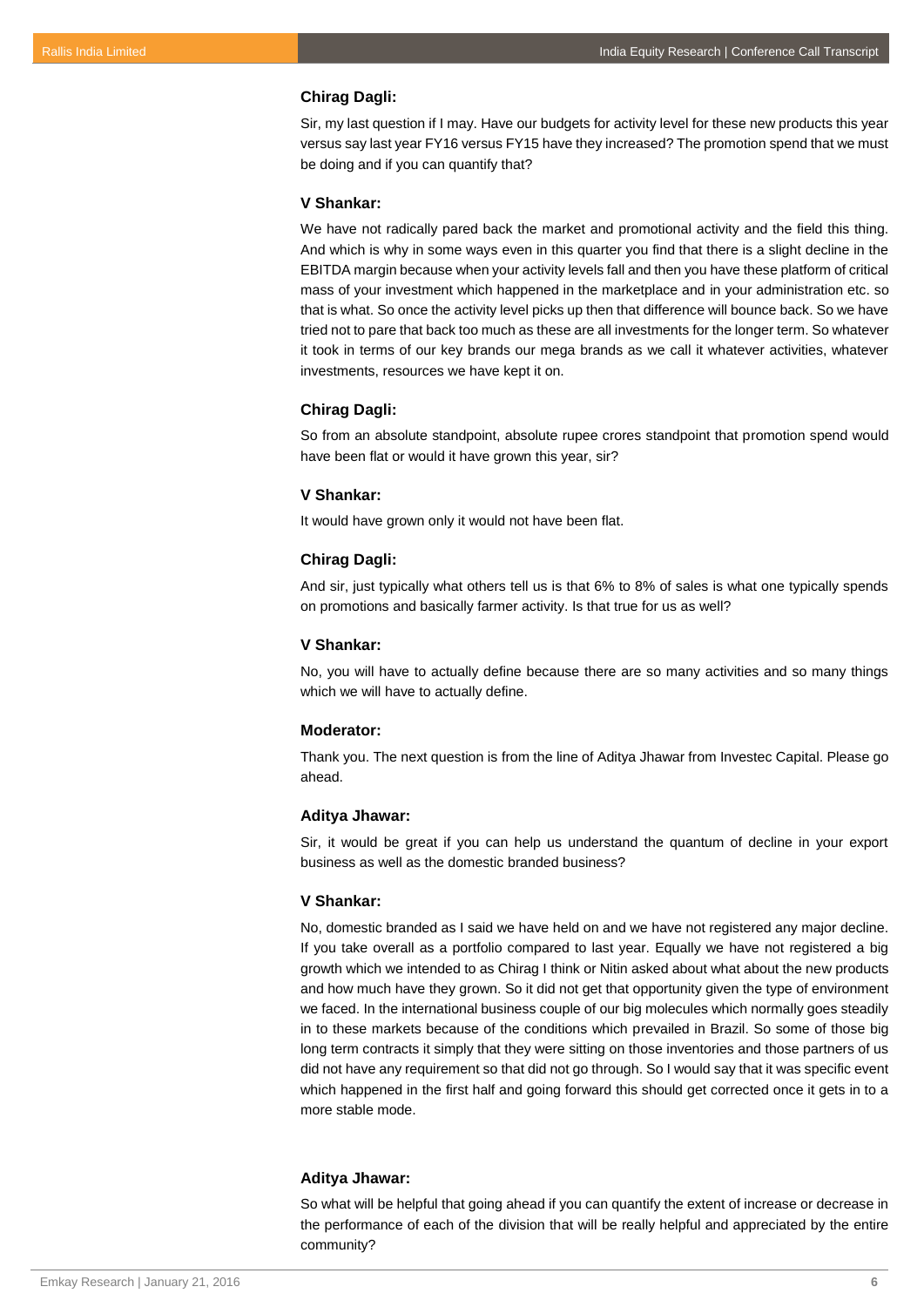#### **V Shankar:**

Yes, we do not do it quarter wise but end of the year lot of these data I do give.

## **Aditya Jhawar:**

But sir, if you look at your annual report I mean clearly you do not articulate that what is the quantum of business you did in a specific division I mean I remember seeing the growth rates of different division but if you can clearly bifurcate that before the domestic and branded and this was export it would be highly appreciated?

#### **V Shankar:**

Yes, I do say that about a third of our revenues come from international business and that is the exports part of it.

#### **Aditya Jhawar:**

Yes, but within export?

#### **V Shankar:**

About 30% to 32% comes from that and the precise figure whatever it is for the year by the end of the year we do give.

## **Moderator:**

Thank you. Our next question is from the line of Rajeev Agarwal from Sterling Capital. Please go ahead.

#### **Rajeev Agarwal:**

Sir, can you give me the international revenue figure for this quarter and nine months? And corresponding figure for the last year?

## **V Shankar:**

Rajeev, that is what I was just now saying. I will give all these at the end of the year. Because quarter-to-quarter there are variations and what is also happening now and let us be pragmatic and realistic about it. Just to give one example. I have an international customer who promises to buy so much quantity in a year. So by the end of the year he will pick up that quantity but he has made a request because he is sitting on inventory. We said that can you push a little bit from the third quarter to the fourth quarter. So which he had to because ultimately the customer takes the call. So it will be also unfair to say then quarter 3 is so bad; quarter 4 is so good. I think it is better that we take it in a slightly holistic perspective. And sometimes also what happens is the season actually and if you look at this year not only we had this problem with the drought and all that because of the delay the kharif is actually extended well in to October.

So we had all the stocks which were placed etc. all the market activity everything was happening till about late October. It is only when all that also did not result in the kind of cropping and consumption that we had to take a call which is why I said that we also had the back hit of kharif in to the third quarter in a much bigger way. So this delays can happen; the shift can happen and these are seasonal and really this activity driven business sometimes looking at it in very close periods and drawing a conclusion out of it may be misleading.

## **Rajeev Agarwal:**

Sir, I want to ask one more thing sir. In our international business can you give us the geography wise contribution like Brazil contributes how much; or US contributes how much something like that?

## **V Shankar:**

We do not actually bifurcate so much but broadly US, Europe, Japan and Brazil constitute most of our business.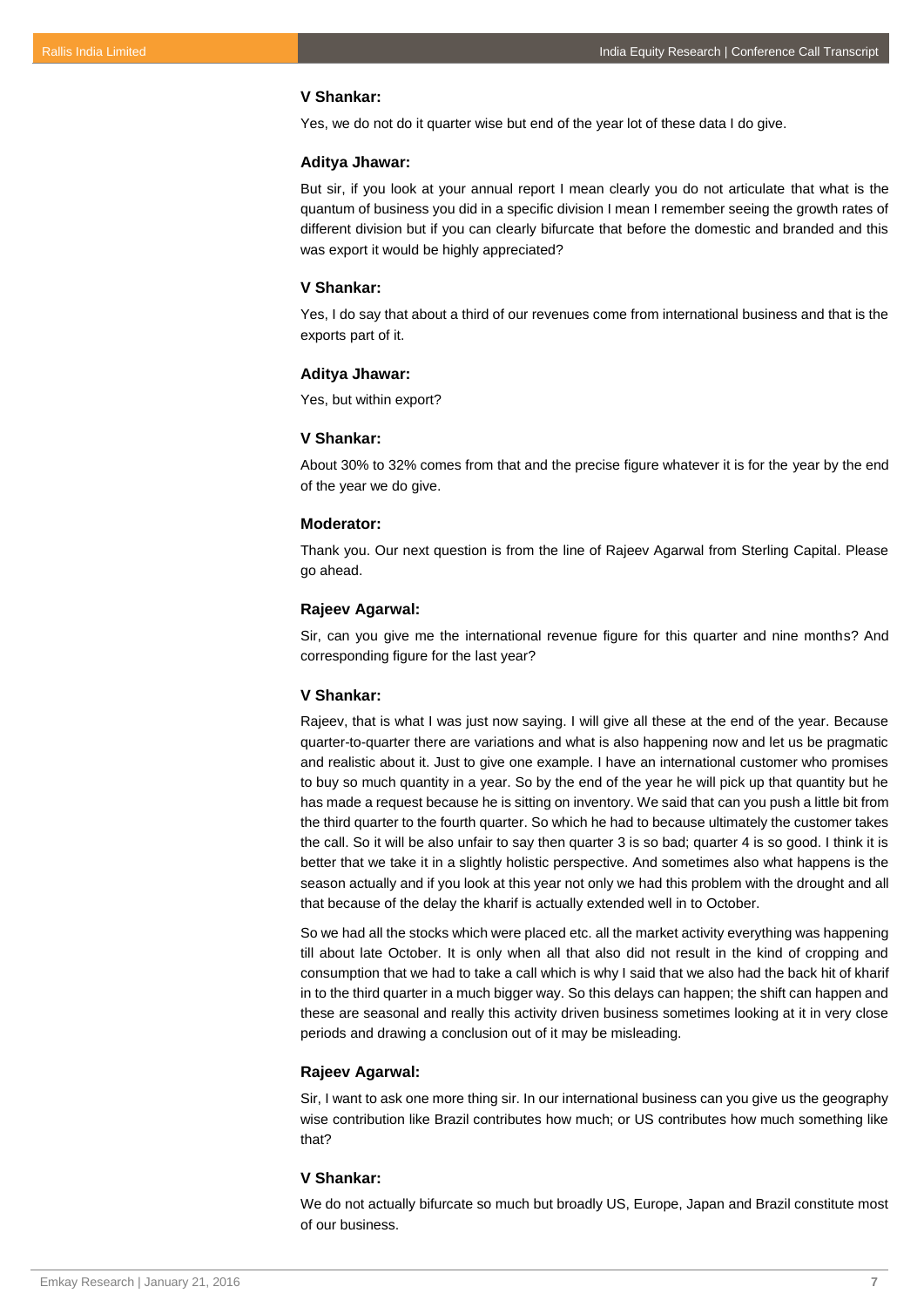#### **Moderator:**

Thank you. Our next question is from the line of Abhijit Akella from IIFL. Please go ahead.

## **Abhijit Akella:**

First, just on the tax rates. So for the full year now what would be expect in terms of the tax rates?

## **V Shankar:**

So this quarter as I explained earlier had the impact of the correction. So for the full year though I do not really give any forward-looking number, for full year it will be in this band.

## **Abhijit Akella:**

So it will be lower than the 30% or so that we were doing earlier, right? It will probably be closer to 25% or something like that?

## **V Shankar:**

The exact number I cannot tell you but if you are asking whether Q4 will have a correction like this; most likely not.

#### **Abhijit Akella:**

Okay. And on the solar plant, I am sorry, if I missed it but did you disclose how much CAPEX was on that?

## **V Shankar:**

Yes, of the order magnitude of 30 crores.

## **Abhijit Akella:**

Okay. And that has entirely been spent in FY16?

#### **V Shankar:**

Correct.

#### **Abhijit Akella:**

Okay. And overall, CAPEX how much will it be sir for this year FY16?

## **V Shankar:**

Then there are some we have invested in some environment related facilities so there are no major additions in that sense to capacity or anything so, they are normal vertical normal routine capital expenditure so there would not be any other big chunk like this one shot 30 crores.

## **Abhijit Akella:**

Right, all right, sir. And one last question, the export side of the business, how do you see the inventory levels and I mean the demand environment in Brazil and say the US shaping up now going forward and also what is the typical nature of the customer contracts you have in the B2B international business, is it on an annual basis and therefore, when will you get visibility into say how it is going to perform in FY17?

#### **V Shankar:**

So you can say that we would have maybe three types or four types of arrangements. One is where we have some kind of strategic relationship where we have typically over the years our customers buying a certain quantum of product from us and it has been kind of steady business over the years. That does not have a guarantee but typically that is a relationship we have. We are their regular supplier so to speak for a big quantity of some of our products that is one type. The second type is where there are some quantitative minimum off-takes for the year where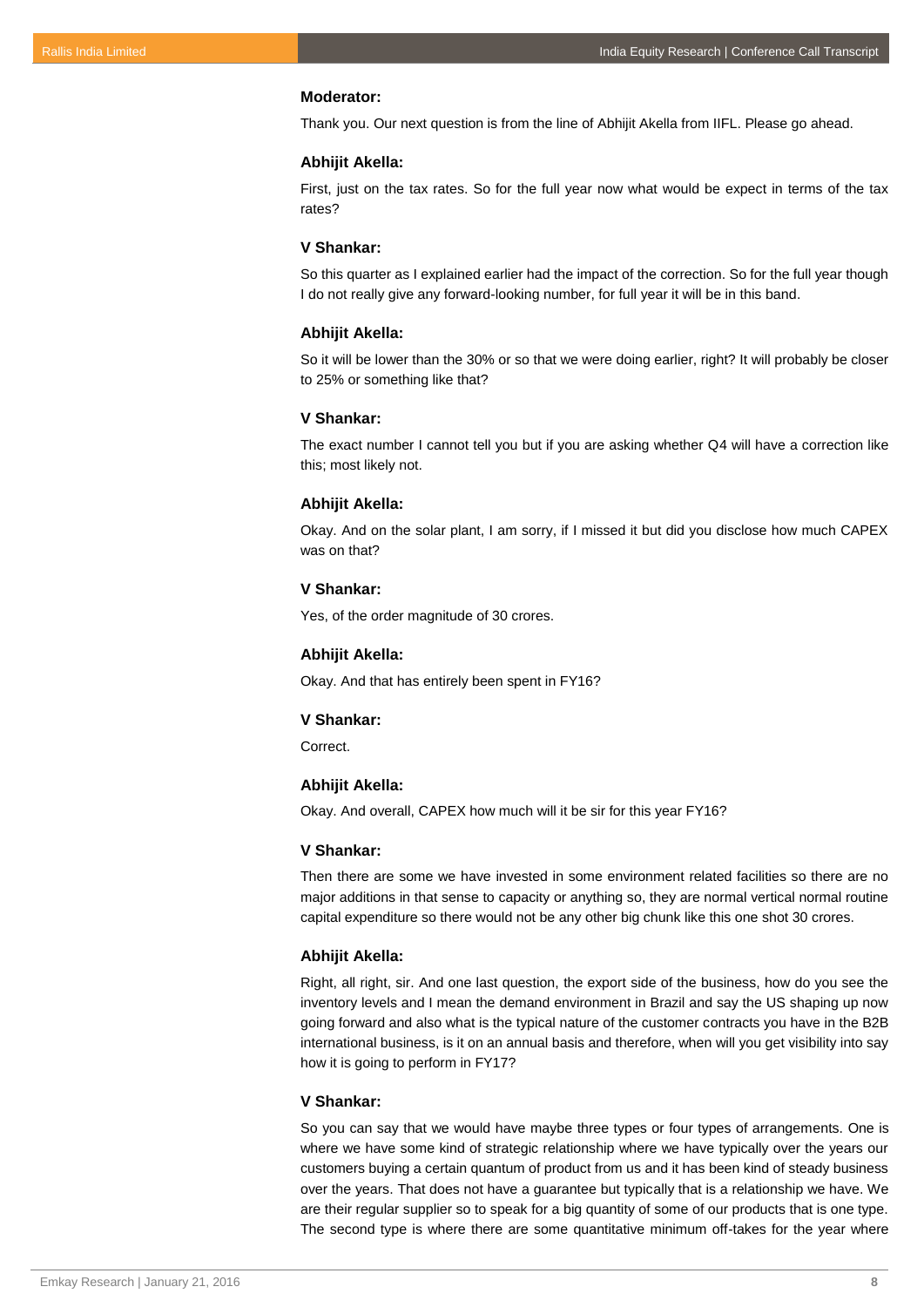there are call offs which they do against the overall quantity and depending on their inventory levels demand, etc., they would call off which is why I was explaining in the earlier discussion that it could also then go forward or go back from one quarter to the other so that is the second type. The third type is a one where we still sell so as Rallis we sell into those countries and there we have a better control over what we want to do. Of course we are then facing the cold phase of the market there so, that is the third type. So we have these three types or four types and depending on the product and the country and situations there it could fluctuate. So in the case of therefore international business this year a couple of big products which have got a big outlets in markets like Brazil and USA because of the type of conditions which prevailed this year, they came in under stress in the first-half and slowly they are easing now and therefore it should come to its steady state in the time ahead.

#### **Moderator:**

Thank you. Our next question is from the line of Balwinder Singh from B&K Securities. Please go ahead.

## **Balwinder Singh:**

Sir, if you can give some color on how does the new product pipeline look for FY17?

## **V Shankar:**

So Balwinder, we have got a good pipeline of new products and a lot of our new products are very helpful combinations as well which make the core product more effective and they also enhance the value of the core product where we also have a base. Some of these combinations also are combinations with product under patent from our strategic partner so, to that extent that product also will be exclusive to us or let us say exclusive to a couple of us who work on it. So overall the pipeline is good and what we now want is at least a steady state so that these products have a good chance of being tried by the farmers and a good chance of rollout. We do have a good line up.

## **Balwinder Singh:**

Yes. So will it possible for you to quantify, I mean how many products are under registration which you expect to launch in 2017?

## **V Shankar:**

How many we will launch in 2017, I cannot give a specific number but as somebody said already, we have already launched six new products in the last 12 months to 18 months which is not a bad number, it is actually quite a good number. And we will have order of magnitude two products - three products every year so sometimes it may come in one shot, sometime, but that is on an average which is quite a good number when you look at overall in the industry and it also depends on some of the regulatory approvals which come when the registration committee approves that so, it is very difficult to say how many number will come in what season. But you can keep it as a ballpark that two products to three products we have been regularly bringing. In Seeds also we have been doing that.

#### **Balwinder Singh:**

And out of the six new products that has been launched in say in the last 15 months, how many of those are generics? 9(4) registrations basically.

#### **V Shankar:**

I do not know how you define generic I do not know because if you look at our entire industry the whole industry is generic there is hardly. Typically, we say products under patent or off-patent most 80%-85% of India's business is off-patent and what we say generics are sometimes are very low value commoditized so, you could have an off-patent product where also you have some kind of a proprietary value or some kind of this is where branding comes in, this is where value addition comes in so, I would put it in the second category. So they are not generics of that kind but they maybe be off-patent product some of them as I said, maybe a combination with the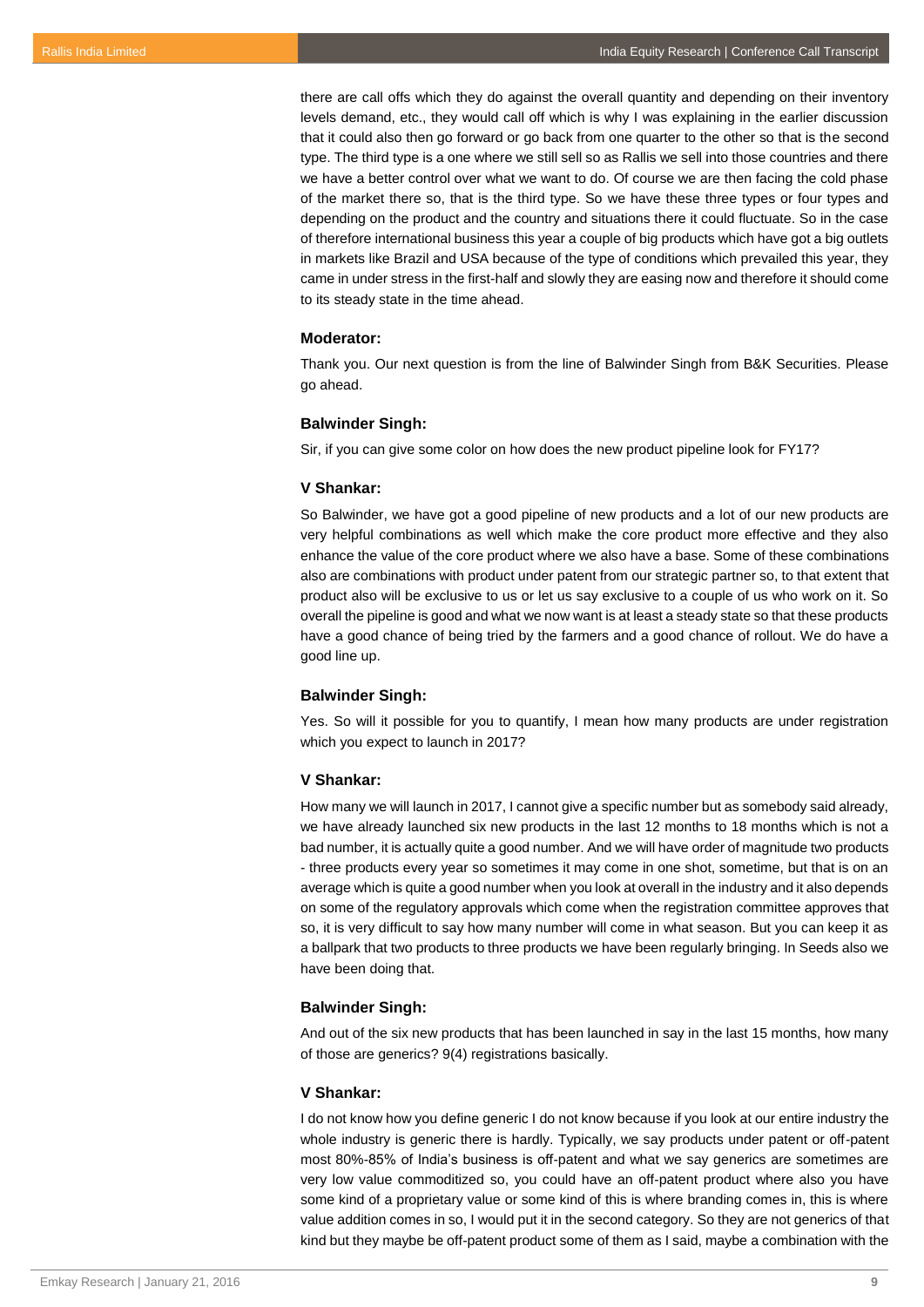patent and in any case our strategy is all about branding and creating an added value and we are not in the very-very front end generics kind of thing.

#### **Balwinder Singh:**

Sir, what I meant was that out of the six new products that you have launched in last 15 months, how many of them would have been under 9(4) registration?

#### **V Shankar:**

Under 9(4), all of them were 9(4). 9(3) is basically what is the base technical which we have developed and registered or a totally new product or Origin is a 9(3) which we have launched and Hunk is also a 9(3) so, yes, some of them are 9(3), yes.

#### **Balwinder Singh:**

Hunk is 9(3)?

#### **V Shankar:**

Yes.

#### **Balwinder Singh:**

Okay. And last question if I may ask, assuming sir that global forecasters are now projecting normal monsoons and given the backdrop that you have launched the six new products so, next year in FY17, do you expect to grow in line with the market or say significantly higher given that you have launched six new products are expecting ramp-up?

## **V Shankar:**

Yes, we would definitely plan and hope to grow much better. So we will certainly work, that is certainly our intent.

## **Moderator:**

Thank you. Our next question is from the line of Sonal Kohli from E&R Advisors. Please go ahead.

#### **Sonal Kohli:**

My query was pertaining to your Seeds business so we saw a decent first quarter after which obviously the Seed business has not done so well. Going forward into next year, what do you expect because of the high base of Q1 and Q1 is typically your largest quarter for Seeds, you might witness some degrowth in that part of the business purely because of base impact?

#### **V Shankar:**

So Sonal, our Seeds business structure is like that and if you look at the industry virtually all Seed companies are like that, the first quarter is the massive quarter and the rest of the quarters do not have so much of business. There are certain other segments which do happen in other quarters like I mentioned about Rabi, Maize and companies who are very good at Vegetable Seeds then you have activity in other quarters also and some bit of Paddy also happen. So the opportunity and the kind of volumes which come in the first quarter or in Kharif because if you look at the seed industry almost 50% of the industry is cotton and that happens in Kharif. So that is how the whole industry and structure is. So this year is no different from that point of view.

#### **Sonal Kohli:**

Sir, My query was pertaining not to this year, my query was that this year's first quarter was a pretty decent quarter on a Y-on-Y basis which means corresponding to Q1 of last year. So seasonality takes that into account while the Q2 and Q3 were not that good as quarters for the Seeds on a Y-on-Y basis not a Q-on-Q basis. And therefore, if this trend continues do you think in the first quarter of 2017 because the base of Seed business is quite high as compared to Q2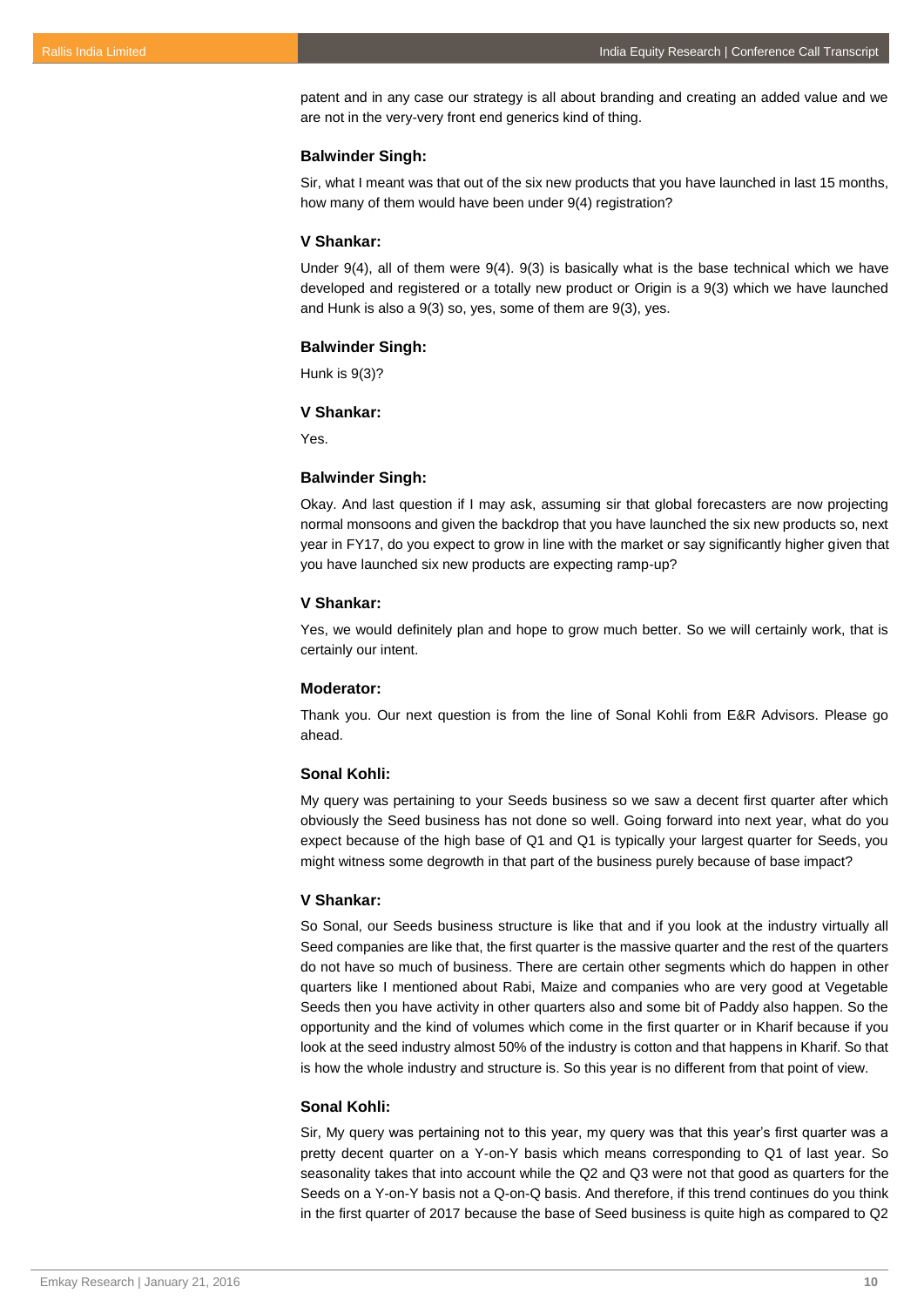and Q3 on a Y-on-Y basis, would we see some sort of negative impact of that in Q1 next year just because of the high base of Q1 on a Y-on-Y basis?

#### **V Shankar:**

No, again Q1 next year will have a growth over the previous year. That is how every year we have registered growth. Every year in Q1 we have registered growth over the previous year and that is how we will plan for next year as well.

## **Sonal Kohli:**

Sir, actually I was trying to tell you seasonality adjusted, Q2 of this year versus Q2 of last year and Q3 of this year versus Q3 of last year were not so, good as was Q1 of this year versus Q1 of last year. So therefore, even existing for seasonality Q1 is better than the Q2, Q3 and maybe the trend in agriculture deteriorated more than that and maybe the off-take which you would have forecasted may not happen Q1 would have led to some inventories at the farmers' levels so considering taking that into account, do you think our Q1 next year may get adversely impacted?

#### **V Shankar:**

No, if you look at it in terms of two seasons Kharif and Rabi and Kharif say for the sake of understanding is Q1 and Q2 between Q1 and Q2 the whole Kharif performance will pan out. Similarly between Q3 and Q4 the whole performance will Pan out. So it is unlikely that you will have a baggage of Q4 into Q1 to depress Q1.

## **Sonal Kohli:**

Sir, I am talking baggage of Q1 of this year in terms of secondary market sales as different from primary market sales so, is there any access inventory lying with the dealers for the Seed business which could impact you in Q1 next year?

## **V Shankar:**

No, we do not, that is the practice we follow in Rallis and in Metahelix. We do not make it lie around in stocks or debtors. So that is when I said Q3 got sandwich so that is the thing, we do not make it lie around so, we like to square it up and which is why Q1 of next will start on a clean slate.

#### **Sonal Kohli:**

So there is no excess inventory lying not with you but even with the dealers', etc., for the crop next season as far as seeds are concern?

#### **V Shankar:**

Yes, as far as our business is concerned, yes.

#### **Moderator:**

Thank you. We will take our next question is from the line of Deepan Shankar from Trust Line. Please go ahead.

#### **Deepan Shankar:**

Just want to understand this linkage between this global agri prices and domestic farm income because global agri prices have fallen drastically so, will there be any major impact going forward in farm income on that perspective as well?

## **V Shankar:**

Sometimes or many a times there is a link between the global and Indian because if you look at Cotton, Corn, in a sense of import export and there is a possibility of reflection so the other thing is depending on the crop say Cotton has grown in China, has grown in the US, has grown in India, if one of the countries crop fail that also triggers a sentiment in the pricing so, it is interrelated, it does impact, one does impact the other. Equally there are country specific reasons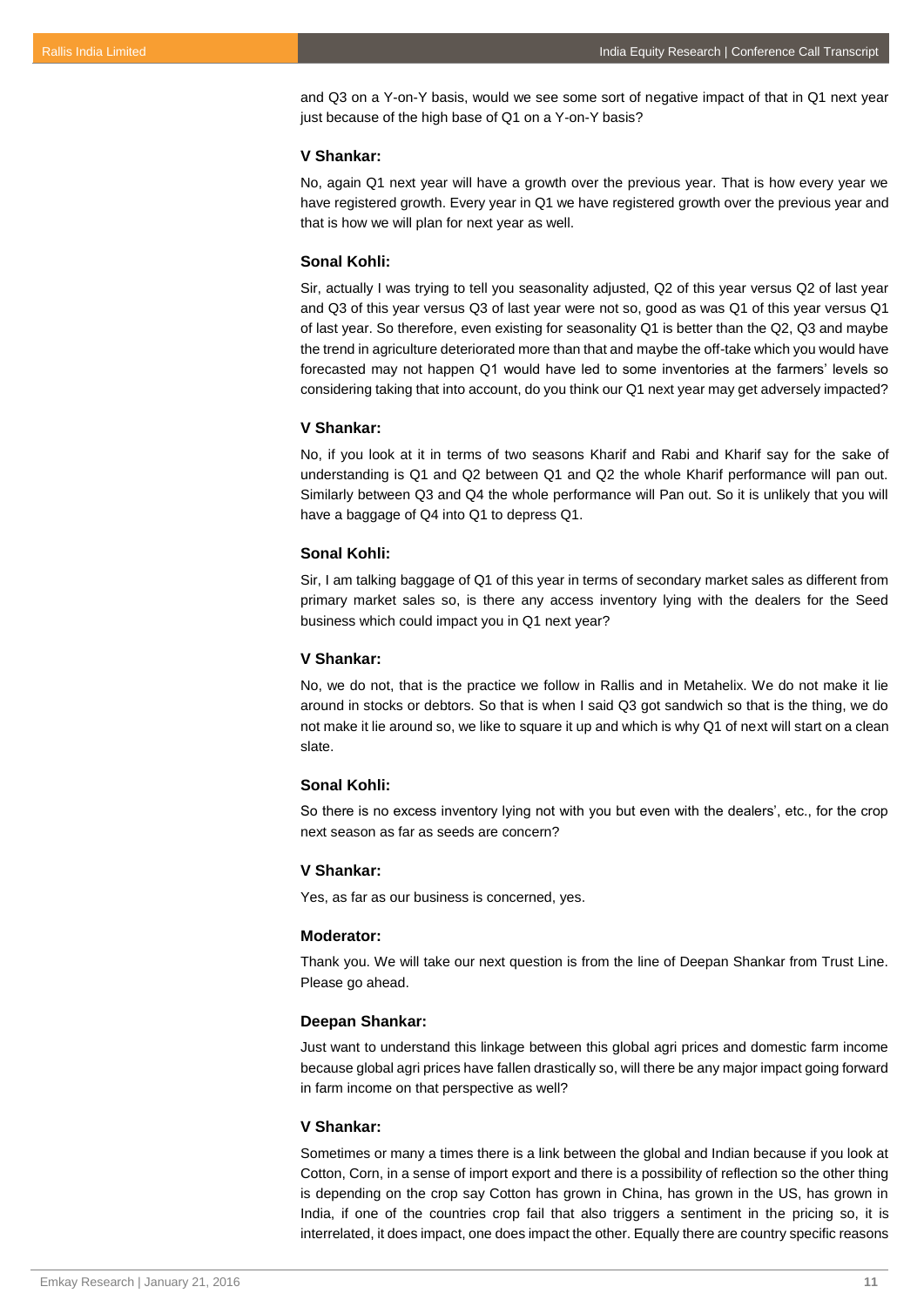also why the prices may go or down and it maybe political reasons sometimes it could be policy reasons. Sometimes as you know the government says that you cannot export this particular crop or this particular product or sometimes you cannot import this that can also affect logistics and policies can also affect. So as of now what we are seeing is that there is some resurgence in Paddy and Corn prices and we do see that Cotton also has picked up from its lows and we are hoping that this trend will continue and farm incomes will improve in India.

#### **Deepan Shankar:**

Okay. Sir, how this MSP protects this global level prices in attacking in Indian level?

## **V Shankar:**

In India the way MSP works is it is more theoretical benchmark of what the ideal price should be. There are not many states which actually use the MSP and procure it from the farmers. There could be some exceptions like Punjab or Haryana or may be some parts of UP where they actually use the MSP and government goes and procure some quantity. But it is not that in every state all farmers have the freedom to go to government and government procures all the produce at MSP. Also market is therefore driven by market forces. So we have seen many years in the recent past where the market prices have been higher than the MSP. This year we have seen market prices lower than the MSP. So MSP does give some kind of reference point but it is not necessary that the farmers either always get the MSP or there is a regulatory mechanism which ensure that all the farmers for all crops do get MSPs from the authority so, it does not work quite that way.

#### **Moderator:**

Thank you. Our next question is from the line of Chirag Dagli from HDFC Mutual Fund. Please go ahead.

## **Chirag Dagli:**

So you talked a little bit about farm incomes but specifically for India, can you quantify the farm income growth or decline for this year for some of the larger crops like Cotton, Rice which are relevant from a Pesticide standpoint?

#### **V Shankar:**

Okay, I did give some numbers but these are our estimates. See, if you look at Cotton for example, our estimate is that if you will look at the yields which a reasonably good yield is seven quintals to nine quintals per acre and people have got two quintals, in some places four quintals, three quintals. And if you look at the Cotton prices which use to be close to 4,500 in 2013 and this year it barely touched four now it is slightly improving. The farm income actually which use to be net farm income to the extent of Rs. 10,000 in many cases this year it has gone into a loss of Rs.5,000 that is in Cotton. In Soybean with similar type of calculation, in a good year we have got income all the way up to Rs. 14,000 - Rs.15,000 this year it is close to break even or may be Rs.1,000 - Rs.2,000 loss. If you look at Paddy Rs.1 0,000 to Rs.12,000 income which they use to get this year it has dropped to Rs.7,000 to Rs.8,000 depending on the place so, that is the kind of swing we have seen this year.

## **Chirag Dagli:**

And Chili sir, would you be aware Chili and Grapes?

#### **V Shankar:**

Grapes has been a bad season this year, I do not have the number straight away but it has been quite a bad season.

## **Chirag Dagli:**

Would you say that they are making losses sir, Grapes?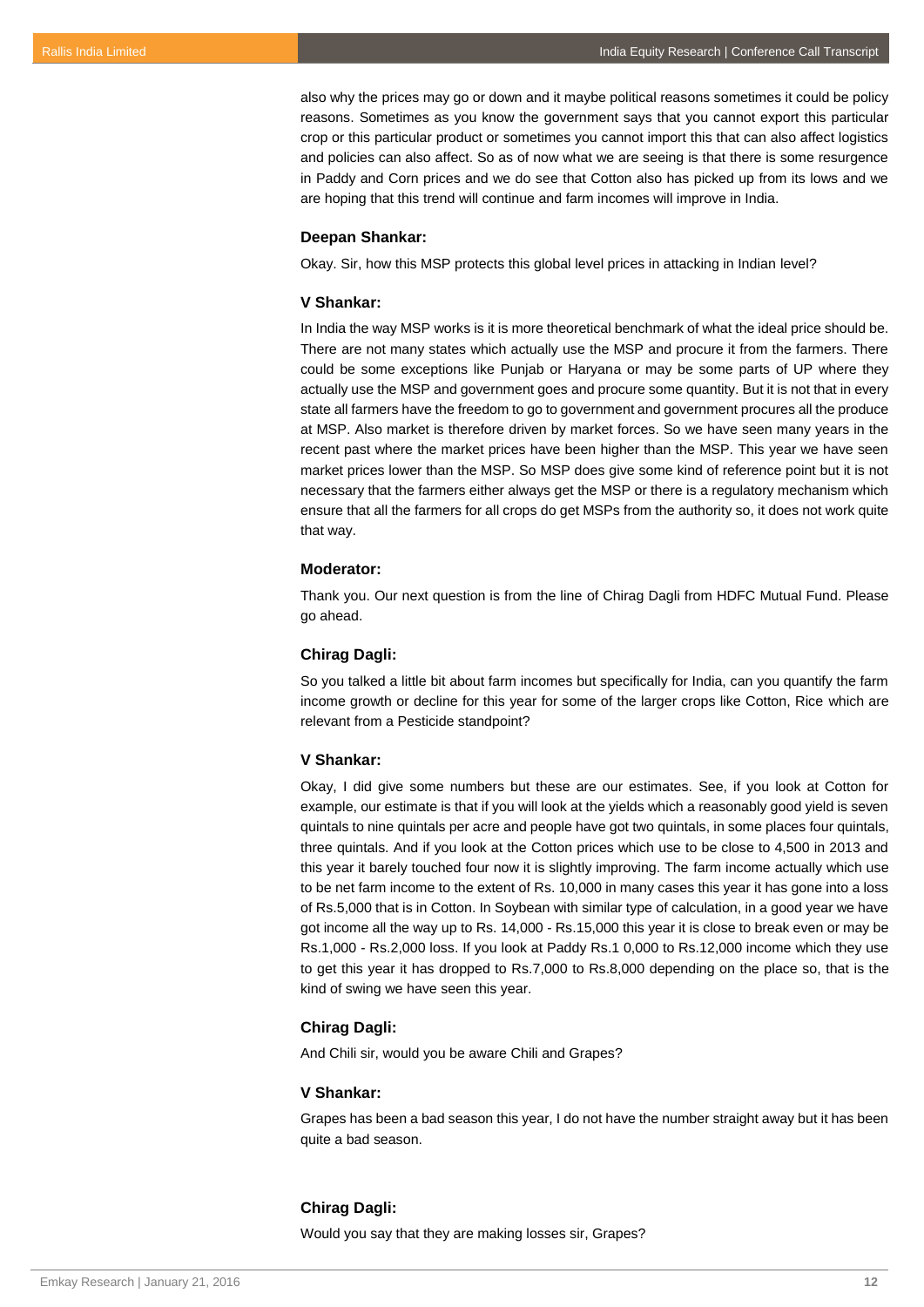## **V Shankar:**

It may vary actually; I do not have a ready number just now. But it has been a bad season, yes.

## **Chirag Dagli:**

Sure. And sir, my second question was base business for the Pesticides business in India. How should we think about competitive intensity over the next couple of years for some of our larger products? Do you think this base will sustain or are you seeing more competition, more generic guys coming in some of our larger products? How should we think about base business competitive intensity?

#### **V Shankar:**

Our business competitive intensity is high, so no doubt it is high because most of the products there are alternative products there are equally competing products and therefore, it is not just based on usually differentiated product, it is about building that reach through the channel with the farmers directly working with the farmers imparting knowledge services. It is providing quality products helping the farmer to get a better productivity and we have got several programs and initiatives which reinforce the relationship with the farmers all that are also equally important. And now that we have got all the way from Seeds for the entire package of practices we are much better place in terms of offering a very comprehensive set of services to the farmers.

## **Chirag Dagli:**

So there is no dramatic change per say in the competitive intensity? In the sense that some of our larger products may not see 20%-30% kind of price erosion that is not something that you are thinking about to take?

## **V Shankar:**

No, it can always happen like one product which we have which is our brand name is Applaud which has been a market leader and still is the market leader and the price there has been phenomenal erosion from the time we introduce the product. So that keeps happening, it keeps happening across products not only ours all products.

## **Chirag Dagli:**

Okay, sir. And last question sir, if I can squeeze. How much power cost will we save by virtue of this 30 crores investment in solar sir on an annual?

#### **V Shankar:**

How much, it is a 4 megawatt capacity. Sorry, that was your question?

## **Chirag Dagli:**

My point was how much power cost savings will we do on an annual?

#### **V Shankar:**

Savings, no, as I said it is not about big ticket savings from day one, it is about going on to green power. It is about renewable source, it is about sustainability but having said that, that is not the only objective we are meeting, the investment will get us the return desired rate of return over a period of time so it is justifiable investment also.

#### **Chirag Dagli:**

So with this, we will stop consuming grid power completely?

## **V Shankar:**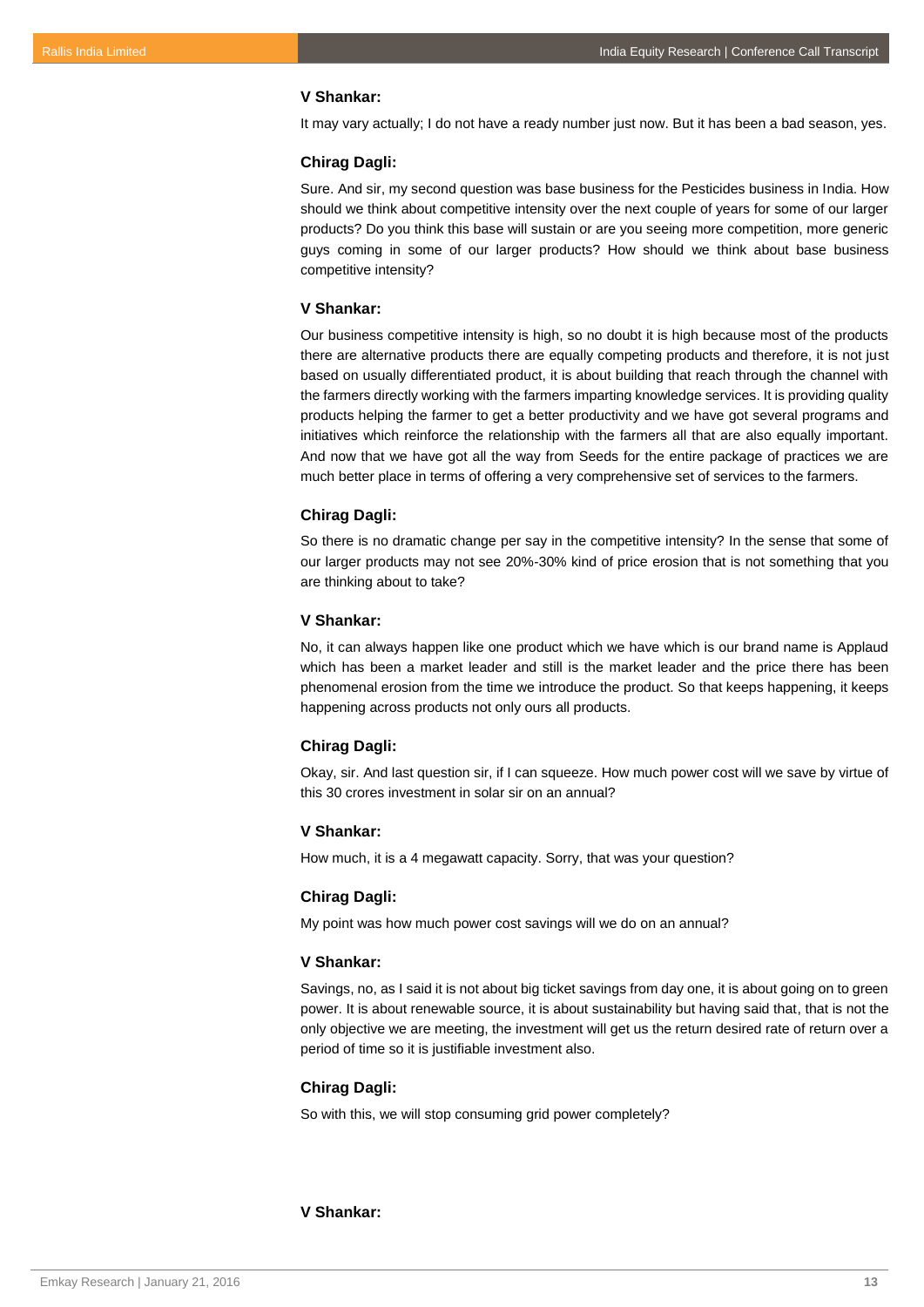Over a period of time the idea is to bring it down, yes. Thank you. May be two more sets of questions please.

#### **Moderator:**

Sure. We will take a question from the line of Tejas Sheth from Reliance Mutual Fund. Please go ahead.

#### **Tejas Sheth:**

Sir, during the course of the call you mentioned that in the domestic branded business there was some down trading towards the red triangle products where we do not have presence. So typically how is the farmer behavior when they see some recovery in the agri cycle? I mean if they see some good monsoon coming up may be this year, do they shift from red triangle to a better generic branded product?

#### **V Shankar:**

What happens is that there are some sprays which are prophylactic sprays which farmers could be using as a matter of habit as a preventive measure and if it is a normal season we normally get those sprays also done. And they are typically regular products which are also you can call then broadly into the generic space and those do happen. With a tight or a difficult time farmer may take a call and skip some of those sprays. Second thing is if it is a good season the farmer also is willing to go for the more expensive and the more effective the more safer the more value added products because he is also looking forward to getting a net back and production commensurate with the investment. If the going is really bad and it does not think that the crop is going to recover he will certainly not want to spend on those products and will try to avoid spending totally. Sometimes if it is looking so bleak and he will look at the cheapest and most generic product and use it. So that is the kind of behavior we have seen and it is driven by I would say basic economics of the situation.

#### **Tejas Sheth:**

So sir, this season according to you what percentage of the market would have shifted red triangle products where we missed the opportunity?

#### **V Shankar:**

I really do not have a specific number on that.

#### **Tejas Sheth:**

No, ball park figure I mean, as a market intelligence you would have got some number?

#### **V Shankar:**

No, I do not want to guess like that.

#### **Moderator:**

Thank you. We will take our last question from the line of Manish Mahawar from Edelweiss. Please go ahead.

#### **Manish Mahawar:**

Sir, just wanted to know the outlook on this raw material prices, how the first the prices behave in the last three months and what you will see over the next three months to six months post this crude correction happen?

## **V Shankar:**

No raw material prices I do not think we can complain it has been behaving and we do feel that the prices should be stable. Sometimes it has been an issue about availability and more importantly even if there is a cost gap are we getting that into a margins or is it being eaten by price erosion. So when markets are tough like this you are not able to retain the cost benefit and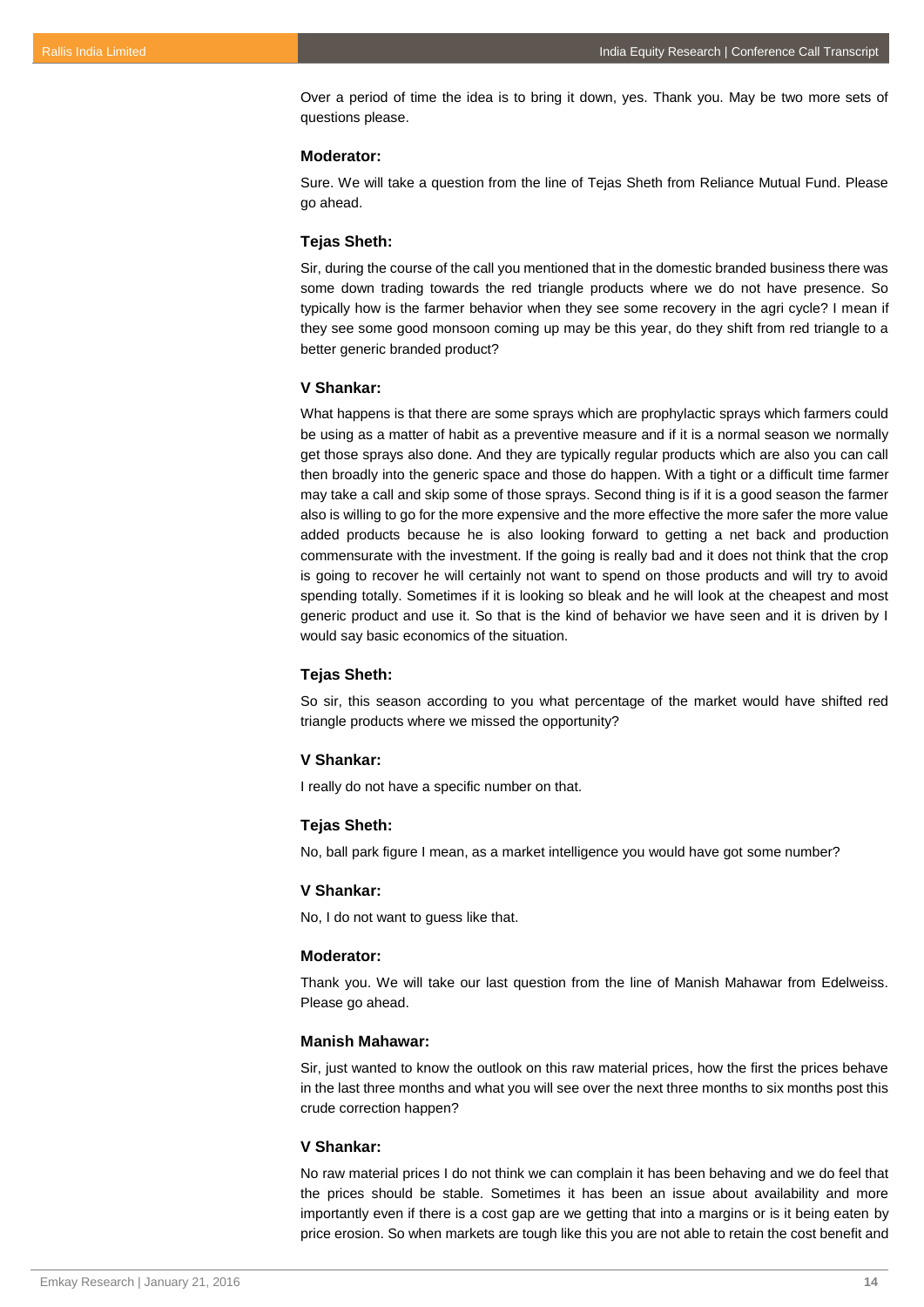you are passing it on to the price because of the business conditions. So that is what needs to improve. So if there is stability in prices which is again dictated by more stable cropping and stable demand then of course there are no panic price corrections. Then it returns to normal pricing then you can actually retain the benefit.

## **Manish Mahawar:**

Okay. But this year, I believe the industry has seen dip in the realization, right sir as the whole nine months….

#### **V Shankar:**

As industry realization, yes.

#### **Manish Mahawar:**

Yes. So do we see this situation again will be there in the next year as well?

#### **V Shankar:**

Hopefully the inventory and if it get corrected to some extent and next year we see at least somewhat closer to normal then it should see a positive correction.

#### **Manish Mahawar:**

Okay. And my second sir, just in the next year right now the channel maintenance is high in the marketplace and suppose the next year monsoon will be normal. So do we see the market can recover in a single season time because this is I think third or fourth consequently times it is like the season is bad actually the season is bad so, we see the recovery will be sharp actually in the marketplace or it will take time?

## **V Shankar:**

If it is normal and there are good sentiments then certainly there will be a positive wave when that desire to recover. The reason being that the farmers have seen too long four consecutive seasons which have been bad they are desperate for a good season. So if the conditions are good they would like to have a good crop so, when we say markets will recover again, whatever are the good solutions, good product, you cannot paint it with one brush and looking at the inventory situation, looking at the competition, looking at the need for that particular crop, which crop so, there will be pockets which will do exceedingly well. Equally there could be some pockets where still there are inventories or demand is not there. So it will need at least may be two seasons for everything to fall in place.

#### **Moderator:**

Thank you. I would now like to hand the floor over to Mr. Rohan Gupta of Emkay Global for closing comments. Over to you.

#### **Rohan Gupta:**

Thank you. Thanks a lot sir, for sharing the views on the industry and for having a detail conference call. Sir, before we close just only one question from my side, if you permit.

#### **V Shankar:**

Yes, Rohan, I was waiting for that. Yes, go ahead.

#### **Rohan Gupta:**

Okay. Sir, you mentioned during the call that you have been able to hold on the domestic business and given that almost in last nine months we have seen almost 15% on a cumulative basis drop in the revenues given the one-third business coming from the in international it means implied international business would have been down by almost 50% to 60%. Sir, we have always thought that international business actually export business is more of the stable business and it isolated our self from the domestic monsoon vagaries but sir, given the current year I mean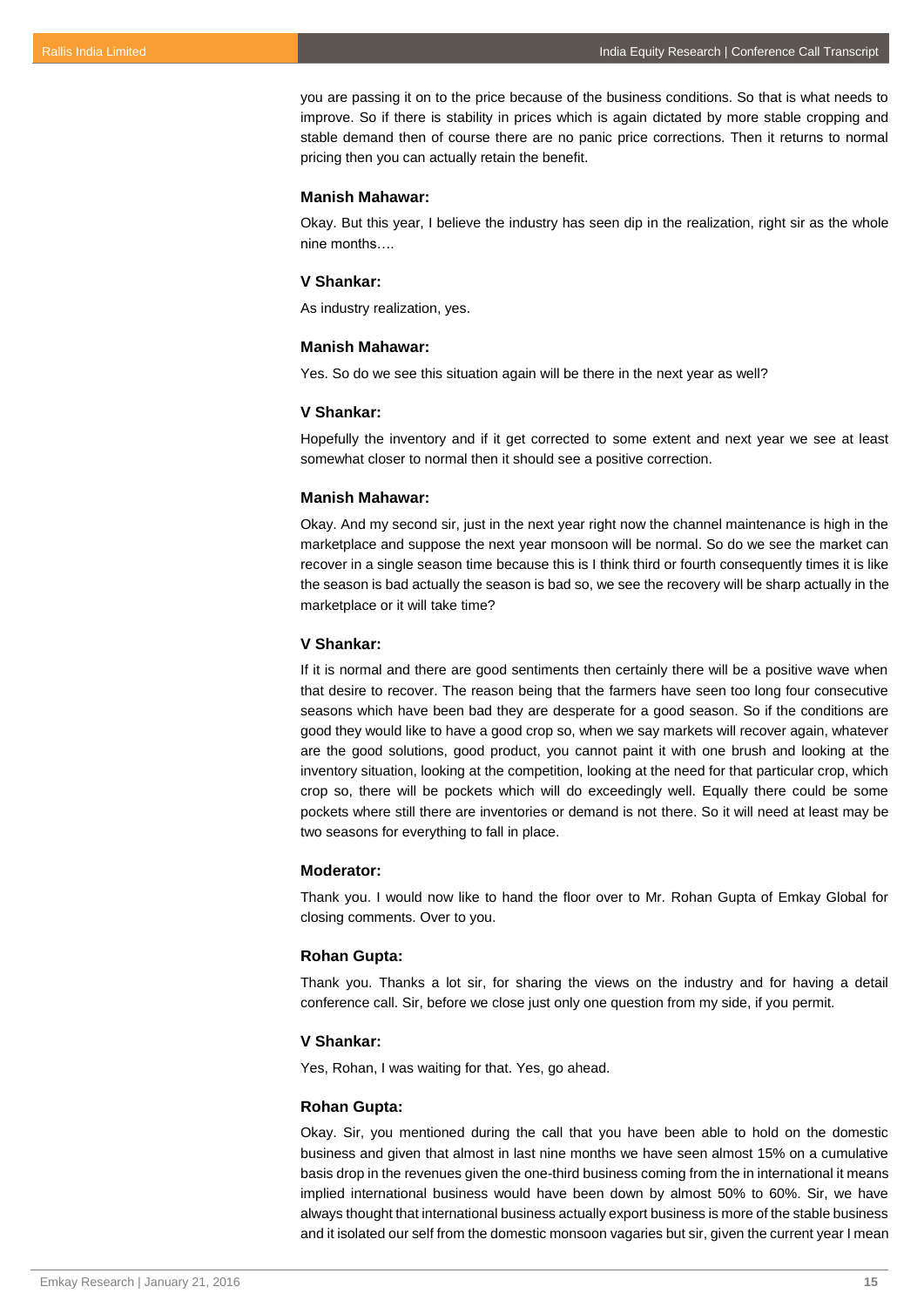if there has been so much drop in the international business so, first of all I mean is there any particular reason maybe one or two product which we have been dependent they have seen a huge drop in the international market? And second, does it cause for a worry and do we need to look at our export business in a new way or you are looking at strategy point of view to I mean this export business, so that is what my question was, sir.

#### **V Shankar:**

So Rohan, from a strategy point of view we have a robust strategy. I do not think that we need revision in the strategy. Specifics could change, in the sense that we are talking about Seeds, we are talking about molecules, what happens is over a period of time certain Seeds, certain molecules they may lose effectiveness and you may have to bring in new products to take their place. Similarly, there could be regulatory changes which will make you move onto other things. So the need is really to be sensitive and alive to the changes which are coming at the horizon and be ready for that which we have been doing over the years that is not new to us, we keep introducing new products, we have got new things happening. What happened this year the regular products where there are no regulatory issues there are no efficacies issues it is just because of seasonable aberration and no demand because inventories were lying from the previous season sales. This season those regular demands did not come up. So once this is getting corrected come back. So strategy wise there is no change required because our strategy is one of the most comprehensive strategies we have. In terms of regulatory changes product efficacy changes, the specifics of this year does not require a change it is about the temporary impact which happen this year which needs the change which are changing which will change.

#### **Rohan Gupta:**

Okay. So given that we have seen almost Rs.200 crores to Rs.250 crores loss of export business in the current year so, I think that I mean we were planning next year to commercialize I mean our third unit in Dahej for export so, do you think that given the current weakness in export business all those plan remain intact or first our focus will to be to regain the market which we have lost in export business in current year and then only probably we will be taking about commercializing or coming with the third plant at Dahej?

#### **V Shankar:**

So this year the impact we have had on products etc. are not anything to do with Dahej since your question was specifically to Dahej, I do not think that has got any impact at all and it was related to products from other factories and once that comes on stream that will happen and Dahej plants we are going ahead with Dahej plant so I am going to alter any Dahej plans.

## **Rohan Gupta:**

Okay. And just last on domestic you mentioned because we have almost strong product launch which we had seen in last one year. So should we see that over next one and half year our new product line will be as you mentioned probably two to three every year but we may not see a very aggressive commissioning of a new products and we will focus more on the product which we have launched in the last one year, if we assume that next year monsoon will be normal?

#### **V Shankar:**

Yes, bottom-line is we have to get growth now whether new product, old product, our products are all good. Now we have to get growth and not get to hung up whether that is coming from new products or you should do a product of 9(3) registration, 9(4) registration. We have to be close to the market make sure that market needs are getting met and are able to establish and drive our brands to the service of farmers. So within that these are all internal metrics to make sure that our products are market relevant and current. So I do not want to give an impressive of tail wagging the dog that what is more important to me is getting or hitting a particular index. At the end of the day, I need satisfied farmers and I need to make sure that my market share is intact and growing I think that is my first hope.

## **Rohan Gupta:**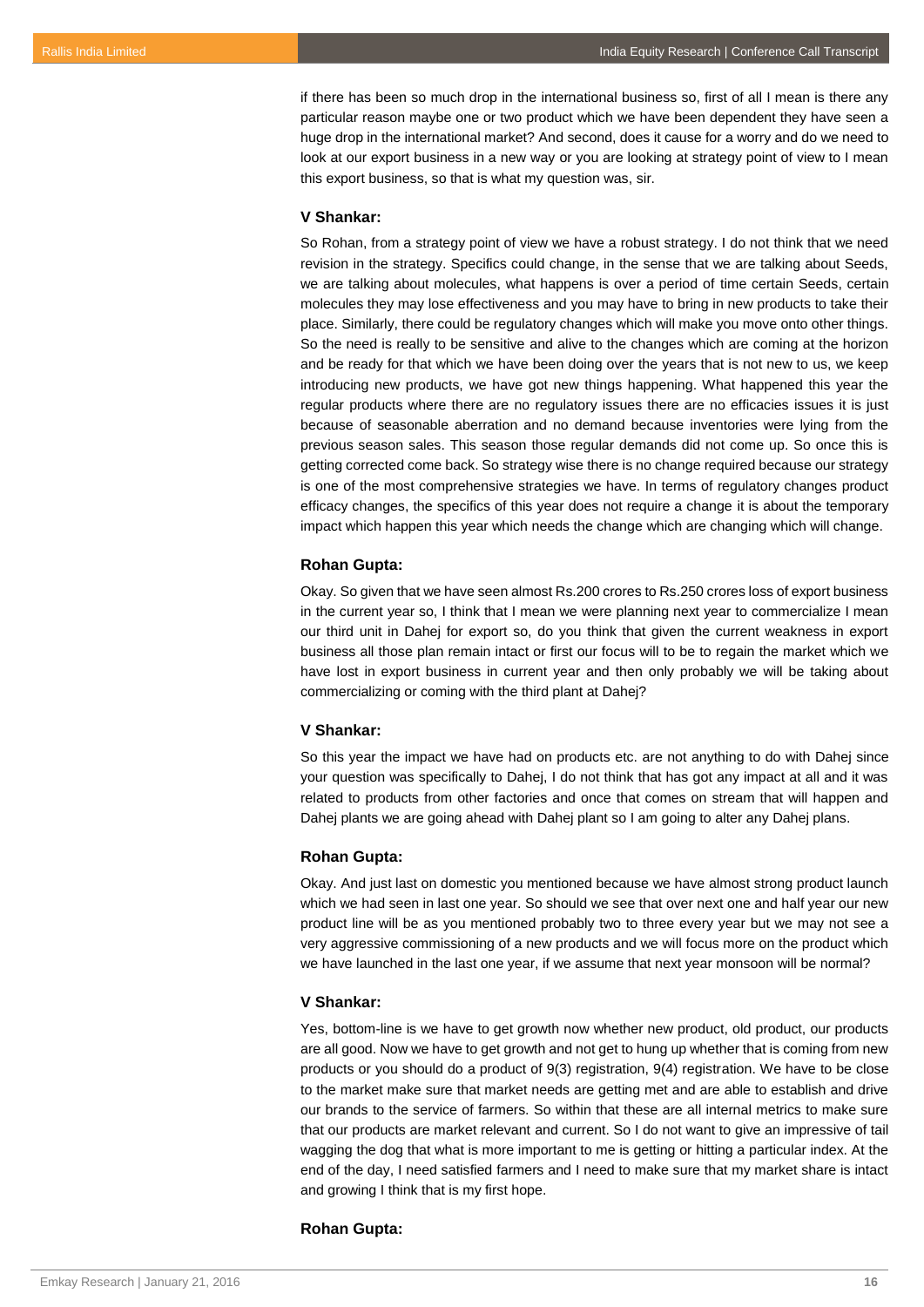Okay. Once again, thank you so much, sir for giving us your time and it was really nice discussing with you. And I hope that next year monsoon should be normal so that all of us can see the growth coming back in the company.

## **V Shankar:**

Thank you, Rohan and the rest of you, really a pleasure interacting with all of you. Thank you so much.

## **Rohan Gupta:**

Thank you gentlemen and thanks all the participants for logging-in the conference call of Rallis hosted by Emkay Global. I thank all the participants, thank you very much.

## **Moderator:**

Thank you very much members of the management. On behalf of Emkay Global Financial Services, that concludes this conference. Thank you for joining us, you may now disconnect your lines.

*Note:* 1.This document has been edited to improve readability.

2. Blanks in this transcript represent inaudible or incomprehensible words.